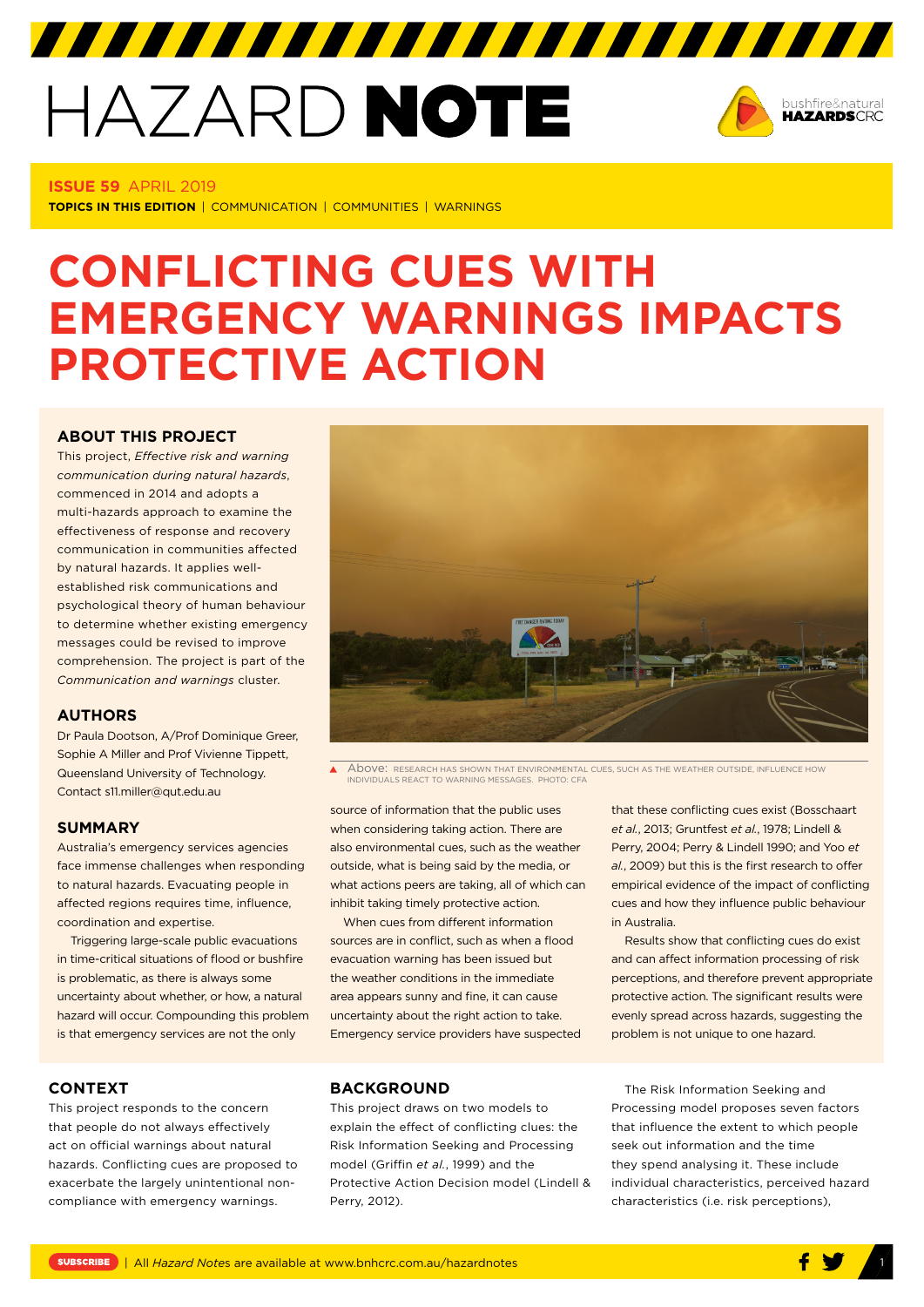



Above: THIS IS THE FIRST RESEARCH TO OFFER EMPIRICAL EVIDENCE OF THE IMPACT OF CONFLICTING CUES AND HOW THEY INFLUENCE PUBLIC BEHAVIOUR IN AUSTRALIA. PHOTO: SOUTH AUSTRALIA SES

affective response to the risk, social pressures to possess relevant information, information sufficiency, one's personal capacity to learn, and beliefs about the usefulness of information in various channels. The Risk Information Seeking and Processing model is built on the idea that just because information is available does not mean people will do anything to respond to it.

The Protective Action Decision model suggests that an individual's decision to engage in a protective action is informed by how they process socio-environmental cues alongside official communications. Environmental cues include smells and sights, while social cues incorporate behaviours of others. This can produce modelling behaviours, media coverage as a form of authority to effect behaviours, and information from unofficial sources as another behavioural influence.

Previous research indicates that many situational and individual factors will affect public behaviour in an emergency (Glick, 2007; Guion *et al.*, 2007; Mayhorn, 2005; Mileti, 1995 and Sharma & Patt, 2012) such as past experience with hazards, age, gender, language and country of birth.

# **BUSHFIRE AND NATURAL HAZARDS CRC RESEARCH**

The project team surveyed 2,649 adults across all Australian states and territories about bushfires and floods. The respondents were randomly assigned to one of the 32 experimental conditions that presented them with an emergency warning ('**prepare to evacuate**' or '**evacuate now**') and either an environmental cue (i.e. a gif an image file that supports both animated and static images - of a sunny day, bushfire or flood) or one of three social cues (i.e. a media article suggesting evacuating or staying, an organisation releasing an unofficial warning suggesting evacuating or staying, or observed behaviour of neighbours evacuating or staying).

Taking protective action in the event of bushfire or flood can mean any number of things, including preparing property and family for evacuation, calling for emergency assistance, or telling friends or family about the event.

The survey also collected information on past experience with hazards, age, gender. language and country of birth to see if these impacted the likelihood of taking protective action.

# **RESEARCH FINDINGS**

This research has confirmed emergency services agencies' suspicions that conflicting cues can affect information processing of risk perceptions, and therefore prevent appropriate protective action. The significant results were evenly spread across hazards, suggesting the problem is not unique to one hazard.

#### **CONSISTENT CUES**

Consistent cues refer to when the instruction in the emergency warning was consistent with the environmental cue and social cues of media, a warning from an unofficial organisation, and peer behaviour. When presented with consistent cues, participants were more likely to intend to evacuate, perceive risk about the event, share information with friends, family and peers, find emergency warnings to be effective, and comprehend the information.

*Behavioural intentions to evacuate*: participants were more likely to intend to evacuate under the '**bushfire, evacuate now**', condition when the emergency warning was consistent with a social cue from the media.

*Sharing information with friends, family, and peers*: information sharing was more likely for participants who received consistent environmental and media cues across '**flood, prepare to evacuate**' and '**bushfire, evacuate now**' warnings.

*Risk perceptions about the flood/ bushfire*: perceived hazard characteristics were higher for participants when they received consistent instructions from emergency warnings, environmental cues and social cues of media and unofficial warning organisations, across bushfire and flood, and across both escalations of warnings.

*Perceived effectiveness*: perceived effectiveness has to do with how attention grabbing, powerfully informative, meaningful, and convincing the emergency warning was, and whether it was worth remembering. Participants perceived emergency warnings to be more effective when social cues from the media and unofficial warning organisations were consistent with emergency warnings for '**evacuate now**' messages across flood and bushfire.

*Perceived comprehension*: perceived comprehension has to do with how easy it was for participants to understand the message and comprehend the information in the message. Perceived comprehension was higher for participants who received a '**bushfire, evacuate now**' warning that was consistent with the social cue of an unofficial warning organisation.

*Current information level*: current information level refers to the participants present perceived knowledge of a hazard. Participants perceived they had a higher current information level when they received a '**flood, evacuate now**' emergency warning consistent with a social cue from an unofficial warning organisation.

#### **CONFLICTING CUES**

Conflicting cues refer to when the instruction in the warning message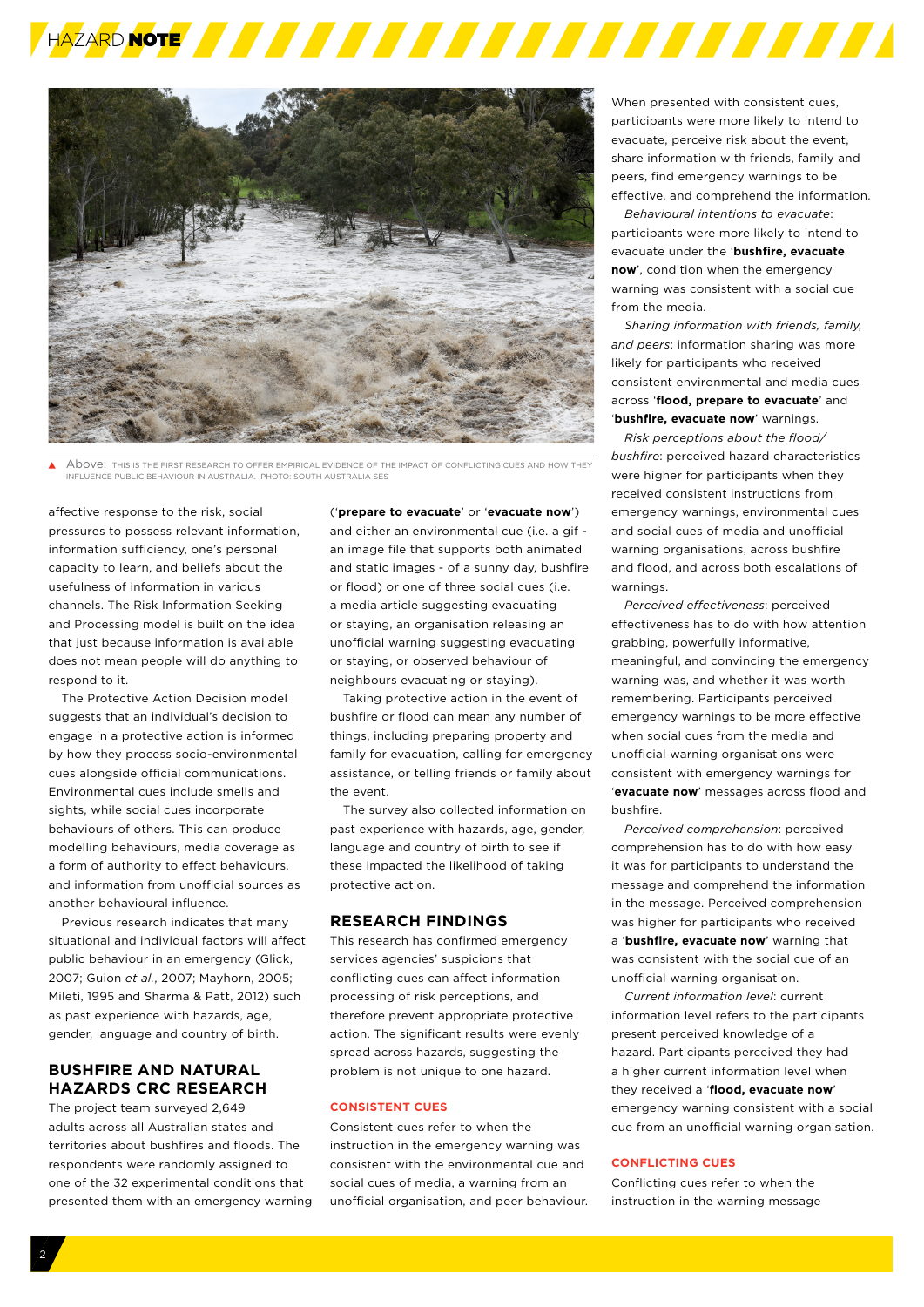

conflicted with the environmental cue, and social cues of media, unofficial warning organisations, and peer behaviour. When faced with conflicting cues, participants were more likely to seek out additional information, whilst their information processing and self-efficacy were affected.

*Seek out further information*: information seeking refers to the participants' likelihood of searching for information about a hazard in order to understand it better, as opposed to tuning out when the topic of the hazard comes up. Participants were more likely to seek information when a '**bushfire, prepare to evacuate**' emergency warning conflicted with the social cue of an unofficial warning organisation. While seeking out additional information is sometimes encouraged and thus could be considered a protective action, it can result in milling behaviour, a communicative process whereby individuals come together in an attempt to define the situation, confirm the threat/risk,

and propose and adopt new behaviors, known as protective actions (Kuligowski & Dootson, 2018). Getting stuck in the milling process for extended periods of time can potentially place individuals in danger (Lindell & Perry 2004).

*Process the information*: heuristic information processing explains when individuals skim through information, do not spend much time thinking about the information, or believe they have been presented with far more information than they personally need about that topic. Heuristic information processing was higher for participants who received a '**flood, evacuate now**' warning that was consistent with the social cue of peers evacuating. Seemingly, the social cue was enough confirmation so they did not need to read more of the warning or seek further confirmation. Conversely, heuristic information processing was found to be higher for participants who received a '**flood,** 

**prepare to evacuate**' emergency warning that was in conflict with the social cue of an unofficial warning organisation.

*Ability to follow the instruction*: selfefficacy has to do with a person's perceived ability to complete a task or engage in a specific action. Participants perceived their self-efficacy to be higher when the emergency warning was consistent with the social cue of peers performing evacuation actions in the bushfire context. Interestingly, participants perceived their self-efficacy to be higher when the '**bushfire, evacuate now**' emergency warning conflicted with the media social cue.

Of all the individual differences tested, gender was the only significant factor influencing protective behaviour. In other words, the results did not change when investigating different ages, language spoken at home, country of birth, or past experience with a hazard. The results did vary when splitting the data into

# **SAMPLE WARNING USED IN THE RESEARCH EMERGENCY WARNING**

#### **Prepare to evacuate**

People in Pebble Bay in the mid-north coastal region should prepare to evacuate due to flooding.

The Bureau of Meteorology has advised that a strong upper trough will move east into the mid-north coastal region today and then will move off the east coast tomorrow. A surface trough will deepen near Pebble Bay today, with a low pressure system most likely developing and slipping southwards over the mid-north coastal region this evening and tomorrow morning.

The heavy rain areas should contract southeast today, gradually clearing Longtime Bay tomorrow morning. The low will also most likely generate large swells as it slips southwards today and early tomorrow with dangerous surge developing about Matten Point and Longtime Bay beaches. Locally heavy falls are also expected today though are more likely to be associated with thunderstorms. Severe thunderstorm warnings will be issued as necessary.

You do not need to evacuate at this time but you should prepare to evacuate if the situation changes.

# **Consistent cue instructions (presented after the emergency warning message): You look outside the window and see it is raining.**



*Note: This stimulus has been changed and stylised graphics used for the purpose of this Hazard Note.*

#### **How to prepare for evacuation:**

- Raise belongings by placing them on tables, beds and benches. Put electrical items on top. You may be able to place light items in the roof space
- Collect together medicines, personal and financial documents, mementos and photos
- If possible, check to see if your neighbours need help
- Make arrangements for care of pets and other animals, or take pets with you when you evacuate
- Collect together space clothing, medicines and personal hygiene supplies
- Find out where to turn off the electricity and gas
- Continue to listen to your local ABC radio station for updates

If you are prepared and wish to evacuate early, your safest option may be to visit family or friends who live away from the affected area. Alternatively, you may evacuate to a temporary evacuation centre that has been set up at Castooli Community Centre. Never drive, swim or walk through floodwater as it is dangerous and potentially toxic.

**Conflicting cue instructions (presented after the emergency warning message): You look outside the window and see it is a sunny day.**